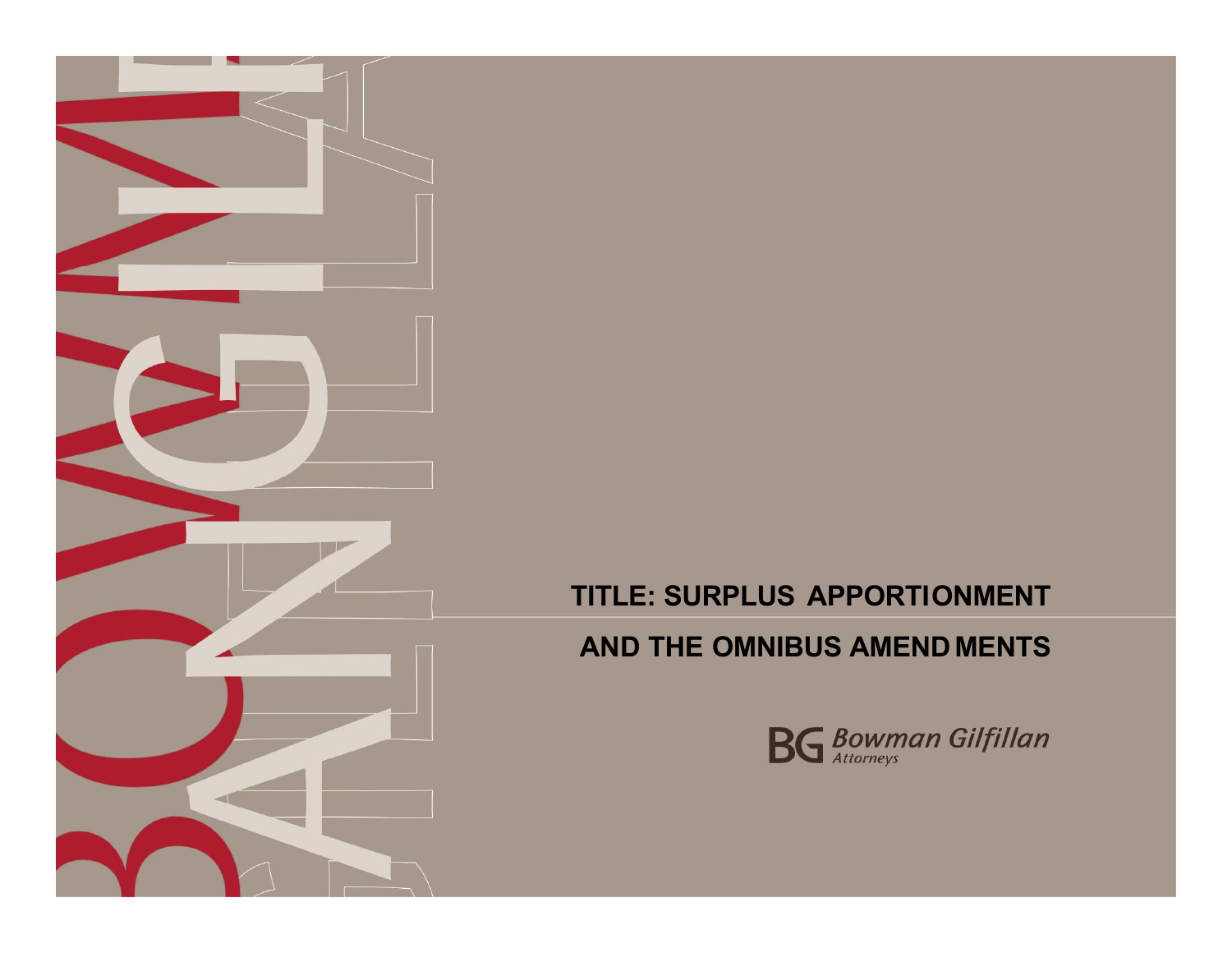

**Retrospectivity**

**Employer**

**Selected**

**Fund Return**

**Valuations**

**Minimum Benefits**

**Cost**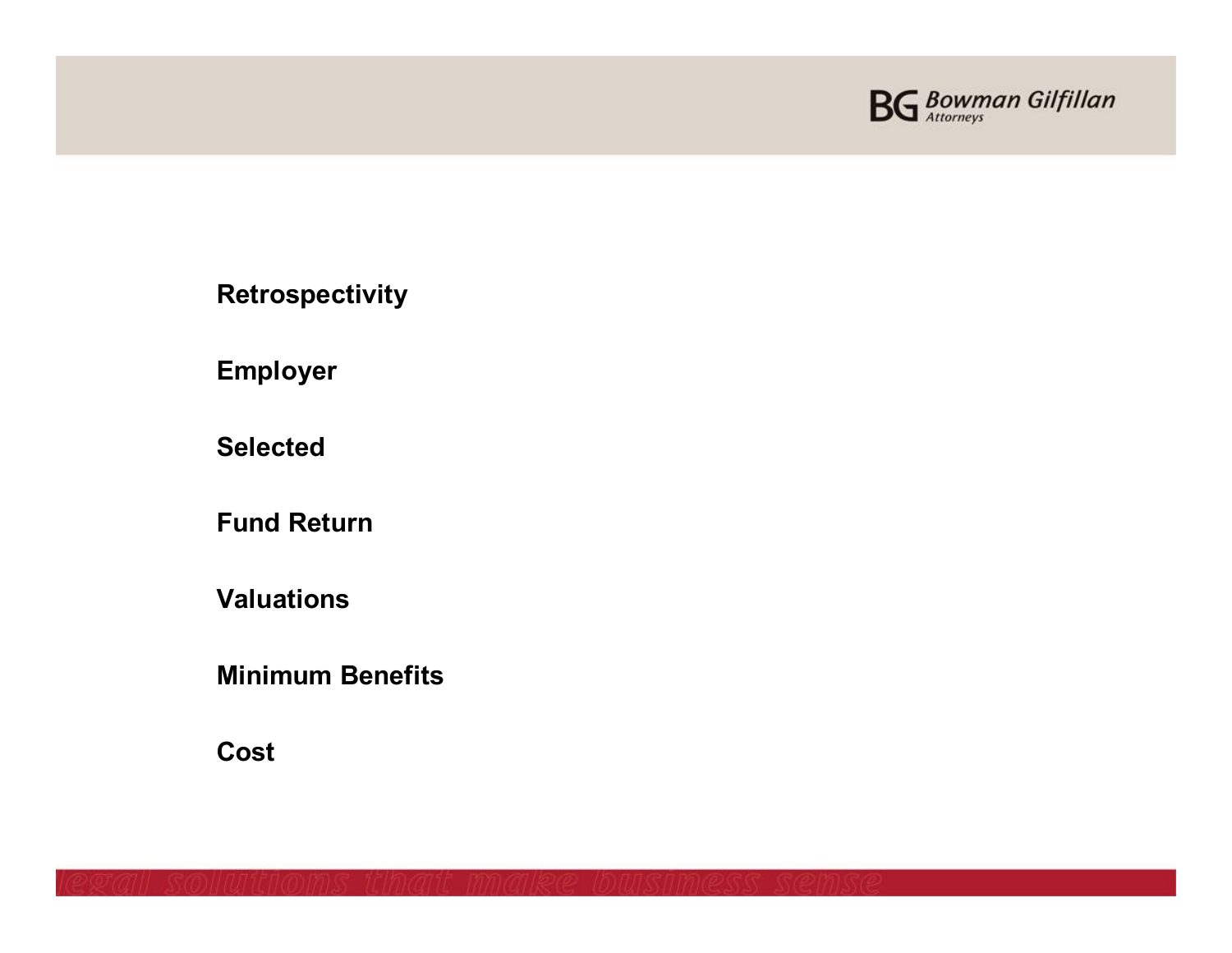

## **RETROSPECTIVITY :**

Section 15B(6)(b) provides:

%The board shall investigate any improper utilisation of surplus by the employer prior to the surplus apportionment date which shall consist of any of the following amounts incurred from 1 January 1980 or since the date of the fund oper commencement or such earlier date agreed to by the employer to the surplus apportionment date+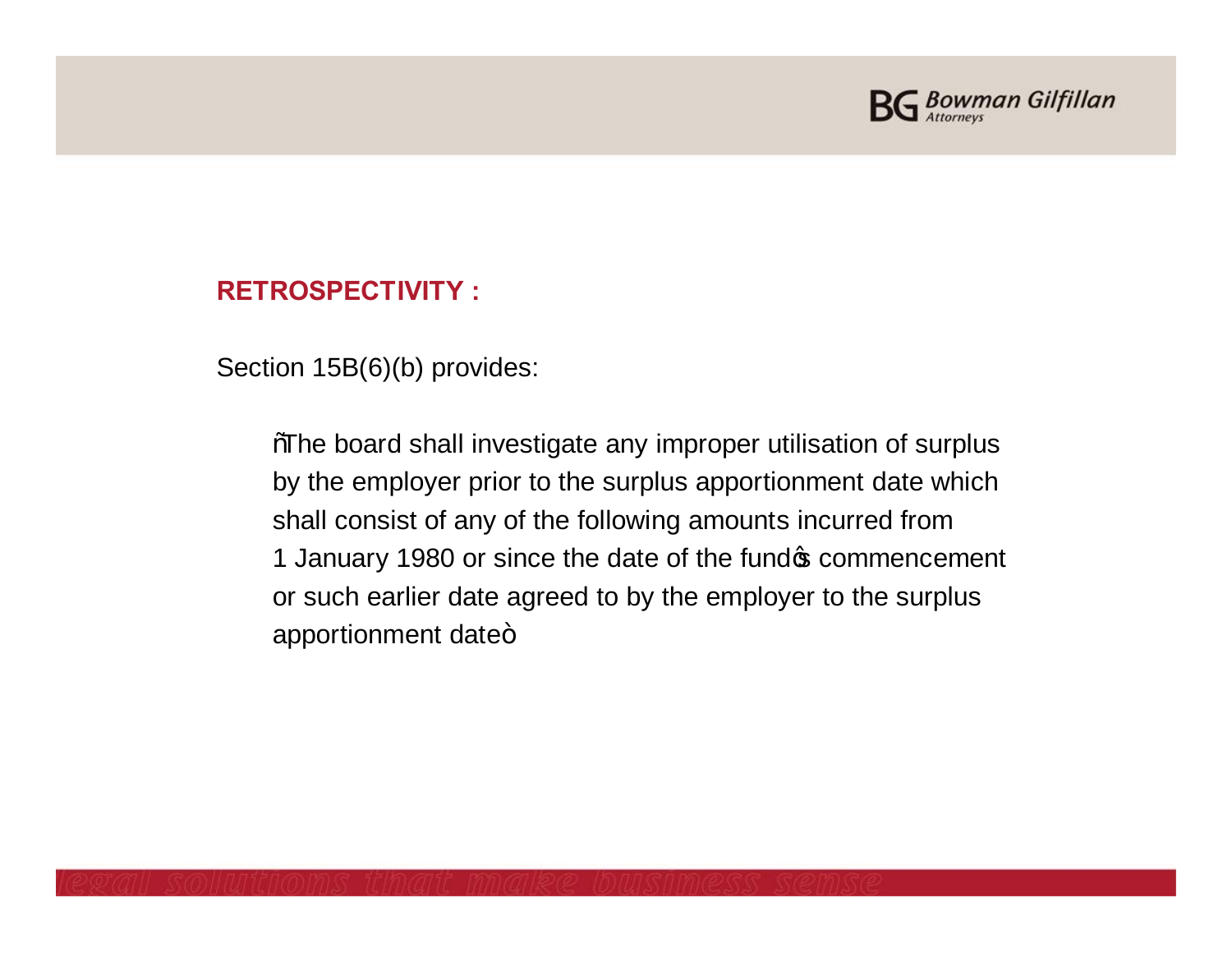

### **THE EMPLOYER:**

The employer is defined to mean:

"The employer or employers participating in the fund at the time of the improper utilisation of surplus, determined in accordance with this section, and whom benefited from the improper use: Provided that where a subsequent employer or employers by contract or law became liable for the employee-related liabilities of the previous employer or employers, the subsequent employer is also liable for the apportionment of surplus used improperly+.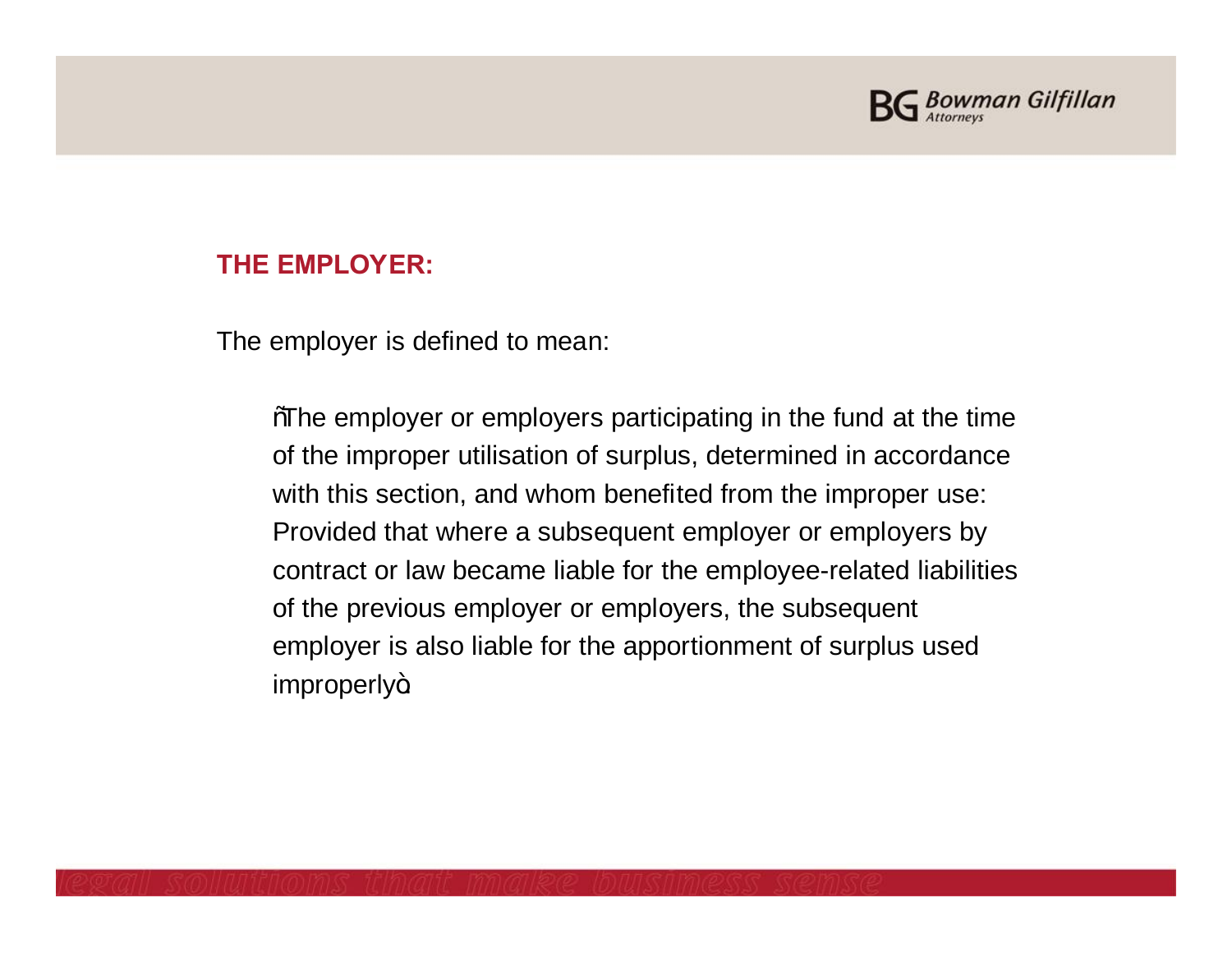

# **EMPLOYEE RELATED LIABILITIES?:**

- Pre 1995 Transfers:
- Transfers between 1995 and 2002
	- $"$  %. What rights and obligations transfer $\pm$
	- $\tilde{P}$  Anything done before the transfer by the old employer is considered to have been done by the new employer.
- Post 2002:
	- Section 197 distinguishes between rights and obligations and liabilities.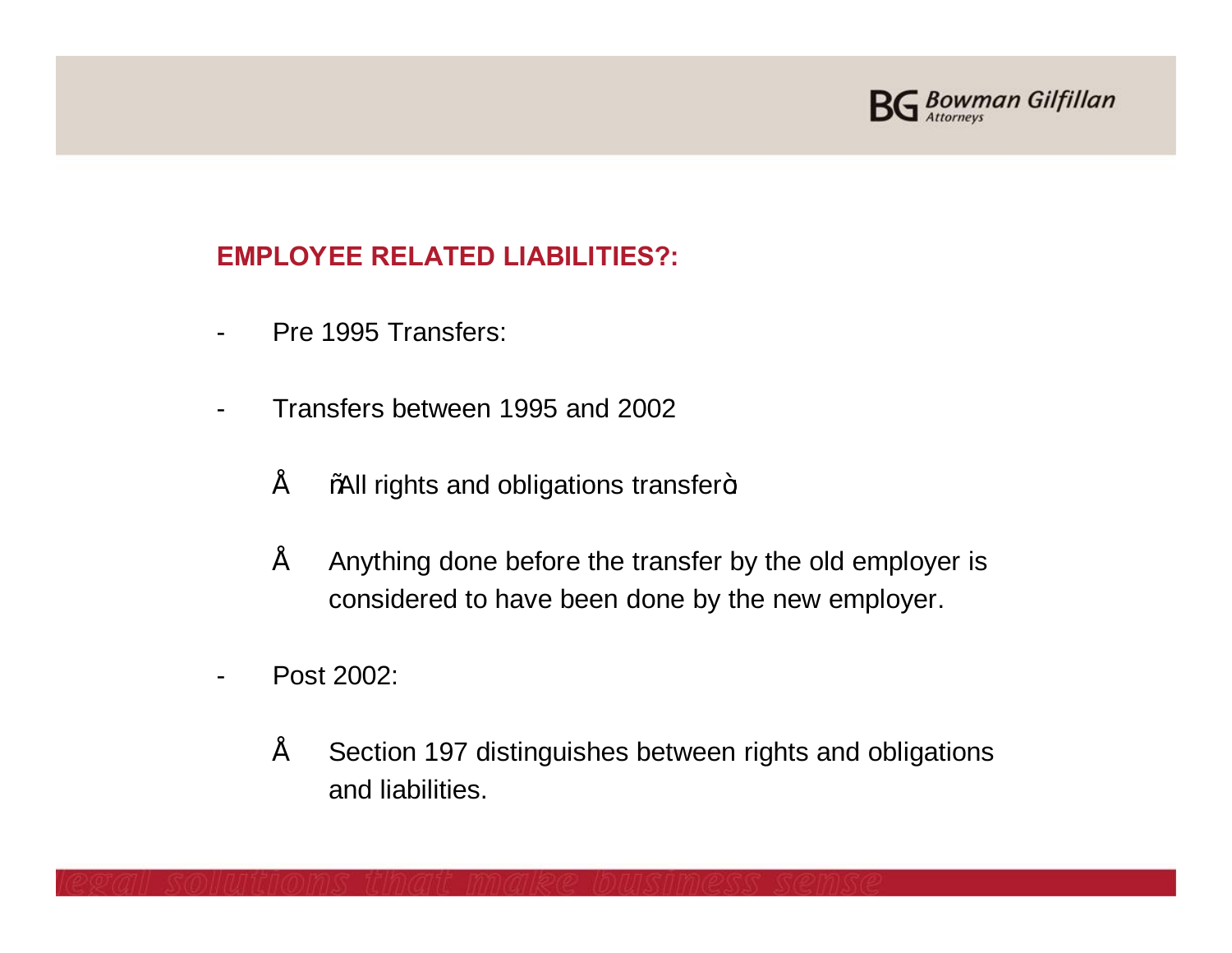

## **SELECTED:**

Defined to mean :

"In relation to members, means, in the case of a granting of benefits, a group of members to whom the benefits were granted to the exclusion of other members, and, in the case of a granting of benefits conditional on election by the member, a group of members to which the election was granted to the exclusion of other members+

Read in conjunction with Section 15b(6)(b)(ii):

% the costs of any additional pensions or deferred pensions or lump sum benefits granted to selected members in lieu of the employer obligation to subsidise medical costs of those members after retirement+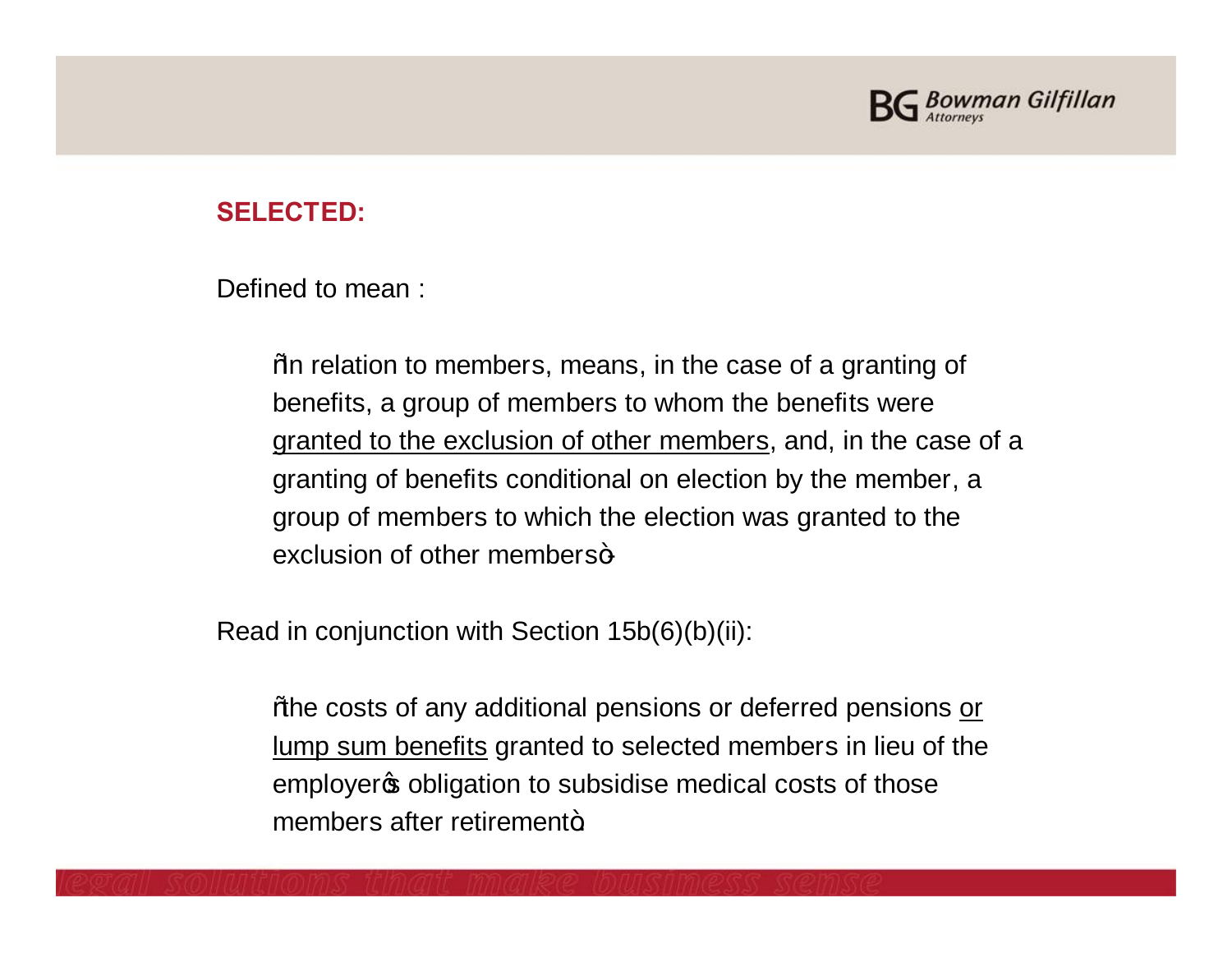

# **FUND RETURN ON IMPROPER USE:**

Section 15B(6)(e) provides:

"Any surplus utilised improperly shall be increased or decreased by fund return from the effective date of the use until the date of receipt thereof by the fund+.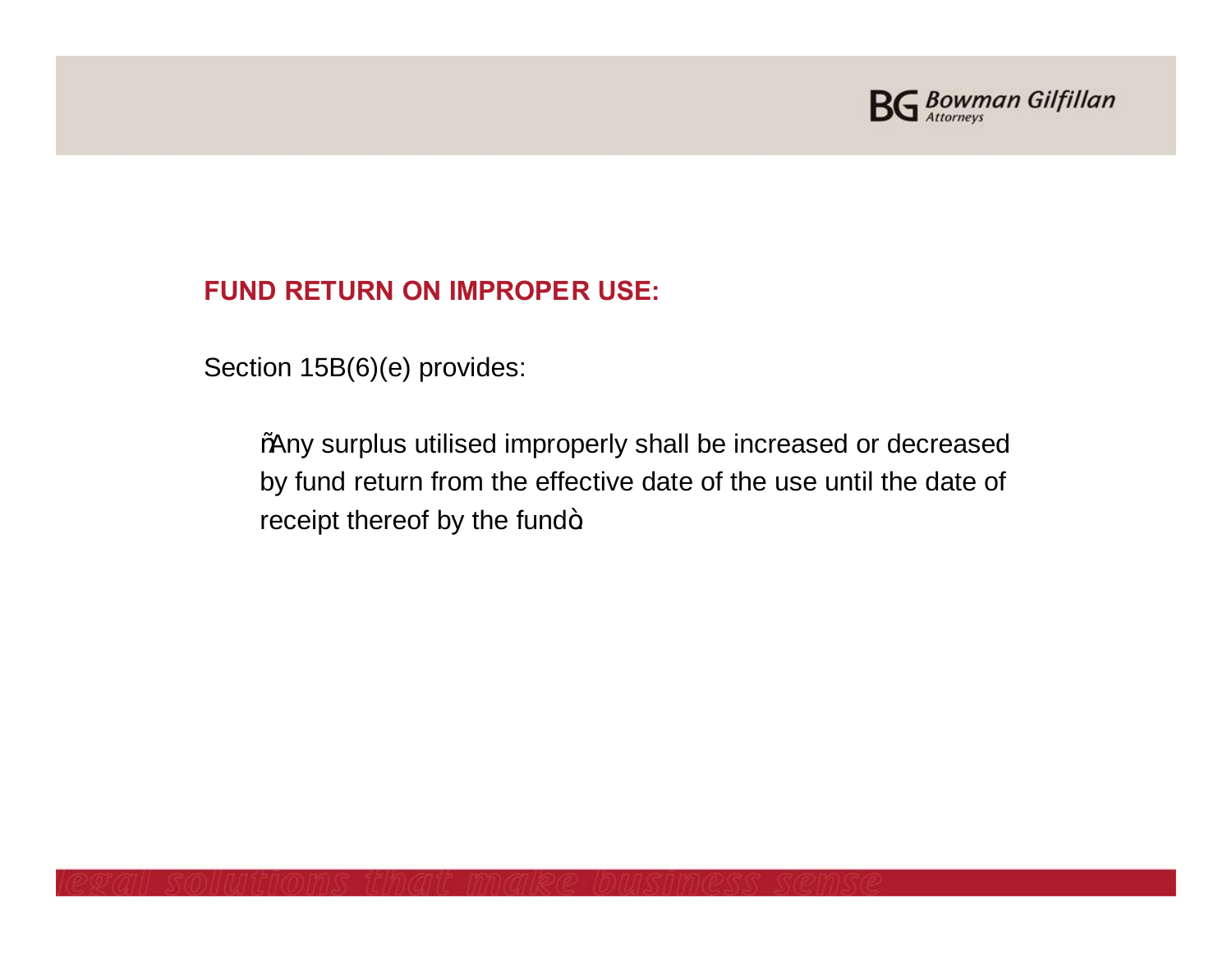

## **VALUATION:**

Section 15B(9)(a) provides:

% % 20 apportionment in terms of this section shall be of no force or effect unless the scheme, [including a copy of every] the statutory actuarial valuation as at the surplus apportionment date of the fund, as well as a copy of any other actuarial or other statement taken into account for purposes of the scheme and the report by the person appointed in terms of subsection (3), has been submitted to the registrar and the registrar is satisfied that the statutory actuarial valuation has been prepared on actuarially sound and acceptable principles prescribed+.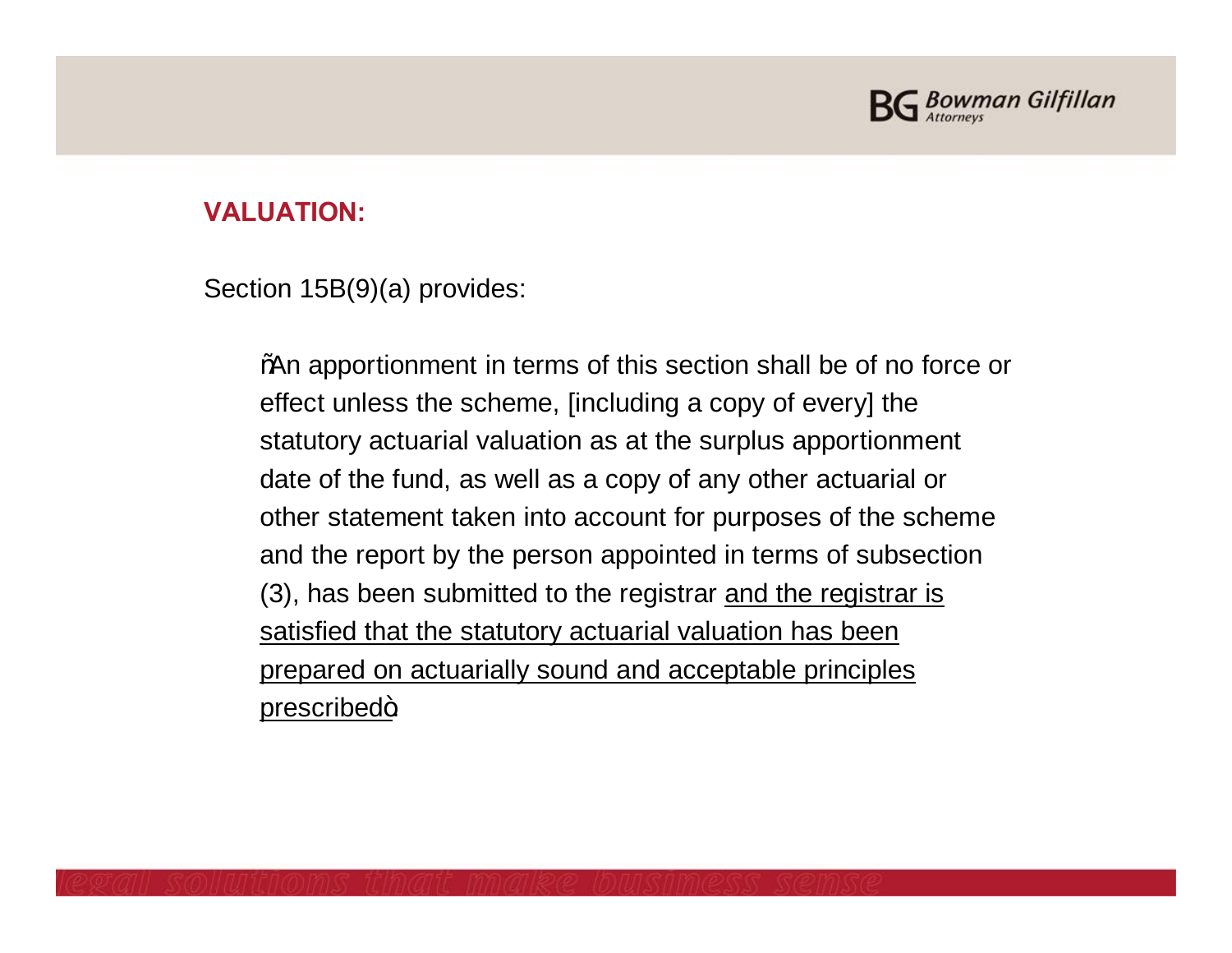

## **CONTINGENCY RESERVE ACCOUNT DEFINED TO MEAN:**

% Yom relation to a fund, means an account of the fund, which has been amended in accordance with the requirements of the registrar, or which has not been disallowed by the registrar, and to which shall be credited or debited such amounts as the board shall determine, on the advice of the valuator where the fund is not exempt from actuarial valuations, in order to provide for explicit contingencies+.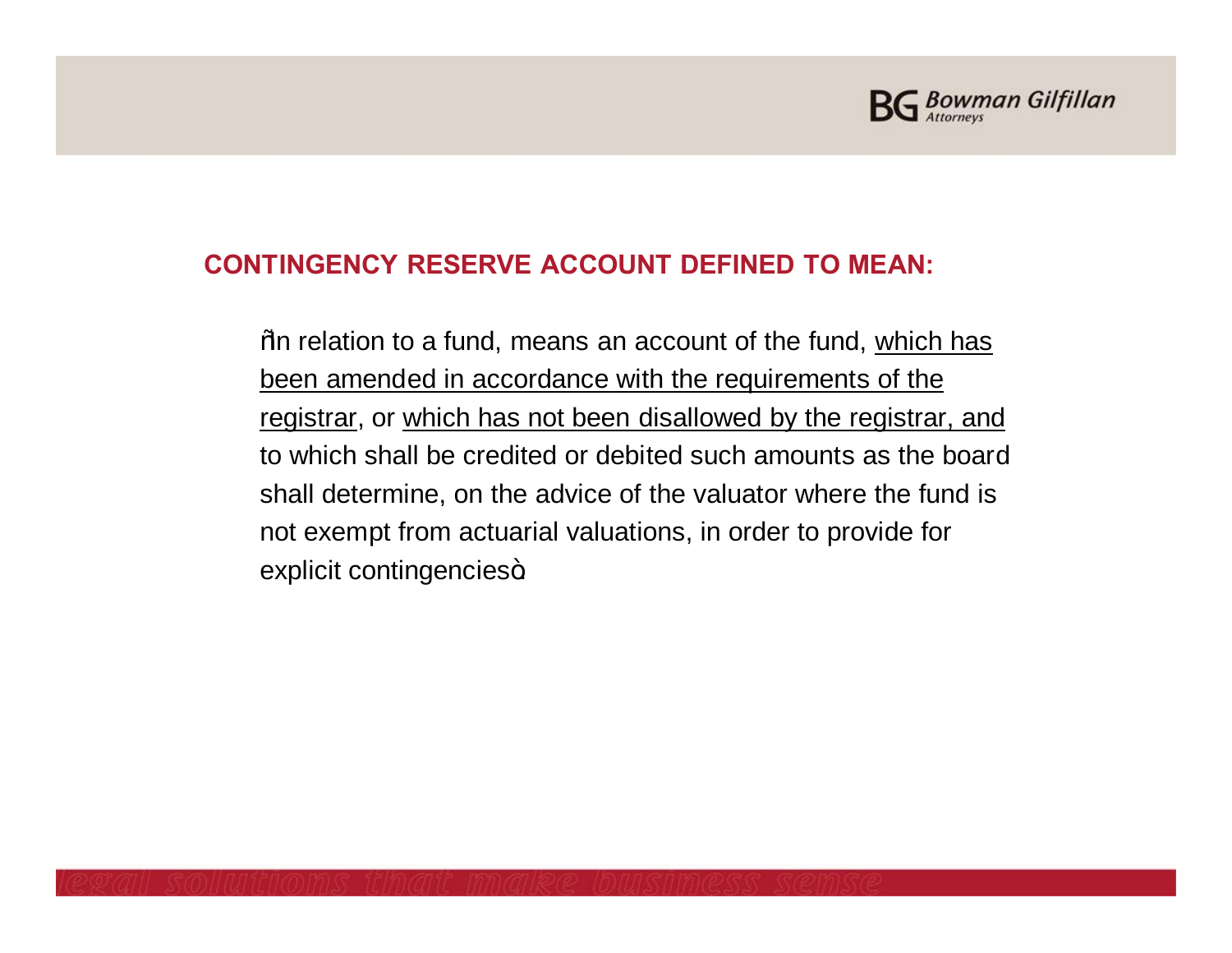

### **MINIMUM BENEFITS:**

Section 14B(2)(a)(i)(aa) provides:

"Where there is not a uniform rate of accrual over the full period of membership of the fund, the accrued deferred pension shall be calculated assuming a uniform rate of accrual as if the member had remained in service until normal retirement date as defined in the rules of the fund, but which uniform rate of accrual will not be less than the uniform rate of accrual that is calculated based on the period of service completed up to the date of calculation+.